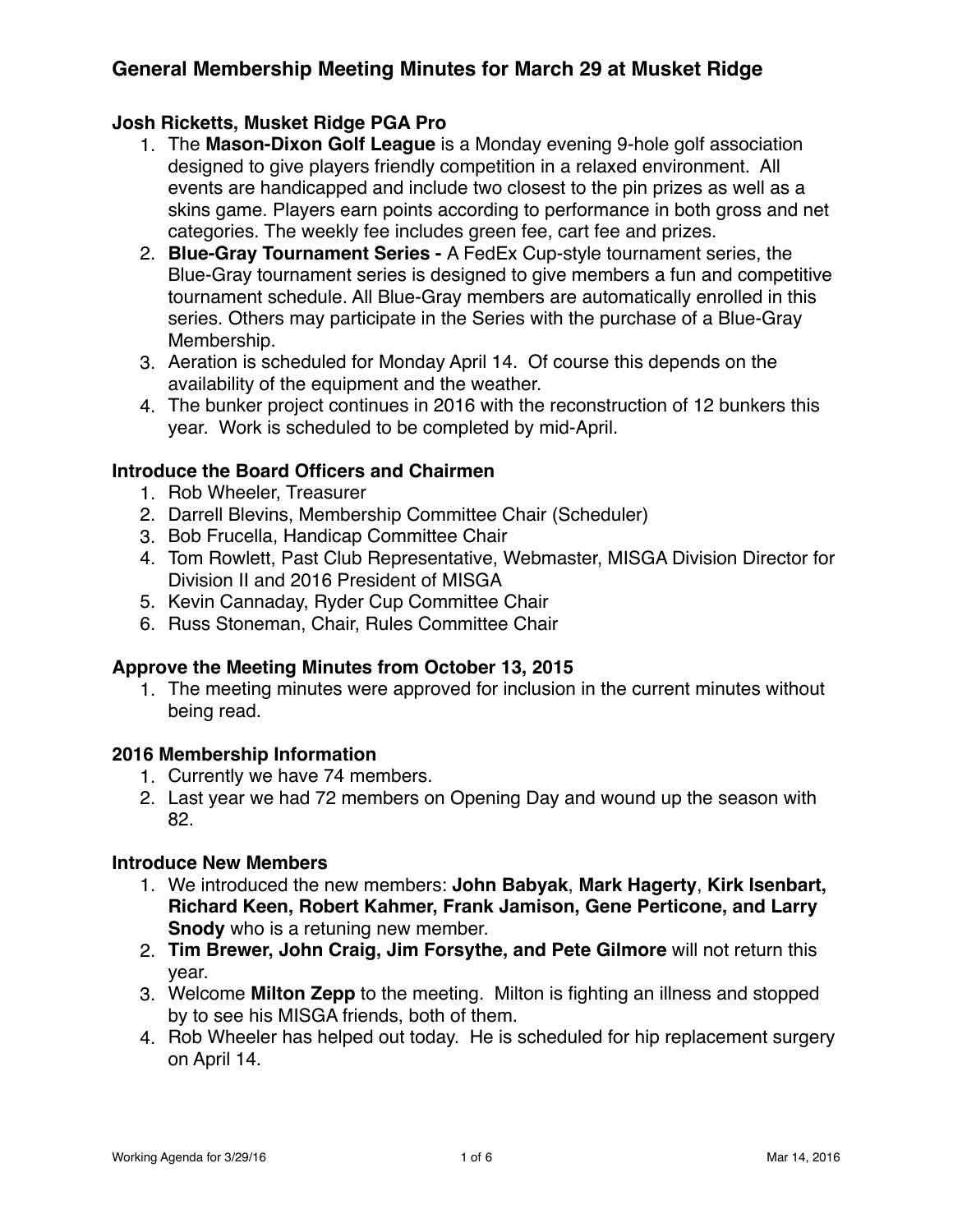### **Treasury Report (Rob)**

1. We have about \$2,000.00 in the bank.

### **Schedule Updates**

- 1. We currently have 57 MISGA mixers on the schedule and a few more may be added (Richland and West Winds).
- 2. That does not include our Opening Day Tournament, the Musket Ridge MISGA Tournament in October, the Ryder Cup competition on October, the MISGA twoman and ABCD qualifiers and state tournaments. That is essentially the same number we had scheduled last year. We will not be going to Waynesboro, but we picked up the Naval Academy.
- 3. We have four dates this year when more than one mixer is scheduled one the same date. **4/4 Fountain Head (Fountain Head had originally scheduled a different date with us and then asked to change the date because of their aeration schedule) and Hunt Valley; 7/6 Challedon and Bowie (We typically have less than 10 members go to Bowie); 8/16 Cross Creek and Montgomery; 9/14 Crofton and Navy (has a limit of 20).**
- 4. Ryder Cup Matches
- 5. Division II ABCD and Two-Man Tournaments
	- 1. Division II qualifier for the two-man is at Rattlewood on June 20.
	- 2. Division II qualifier for the ABCD is at Challedon on July 11
	- 3. State Two Man Tournament is at Wild Quail on August 4
	- 4. State ABCD Tournament is at Norbeck on August 11.

### **Shirt Update**

1. Please see the Musket Ridge website for specifics on ordering shirts for 2016.

### **Rules Changes for 2016**

### **Rule 3-3. Doubt as to Procedure**

The Rule has been amended to provide further guidance on:

- 1. The procedure for a competitor who is uncertain of how to proceed and decides to play two balls; and
- 2. How the Committee should determine which ball is to count in such situations.

In addition, the Rule has been expanded to provide guidance on which ball counts when the Rules do not permit the procedure used for either ball.

### **Exception to Rule 6-6d. Wrong Score for Hole**

This new Exception provides that a competitor is not disqualified for returning a score for any hole lower than actually taken when this is due to failure to include one or more penalty strokes that, before returning his score card, the competitor did not know he had incurred. Instead, the competitor incurs the penalty prescribed by the applicable Rule and an additional penalty of two strokes for each hole at which the competitor has committed a breach of Rule 6-6d.

### **Rule 14-1b. Anchoring the Club**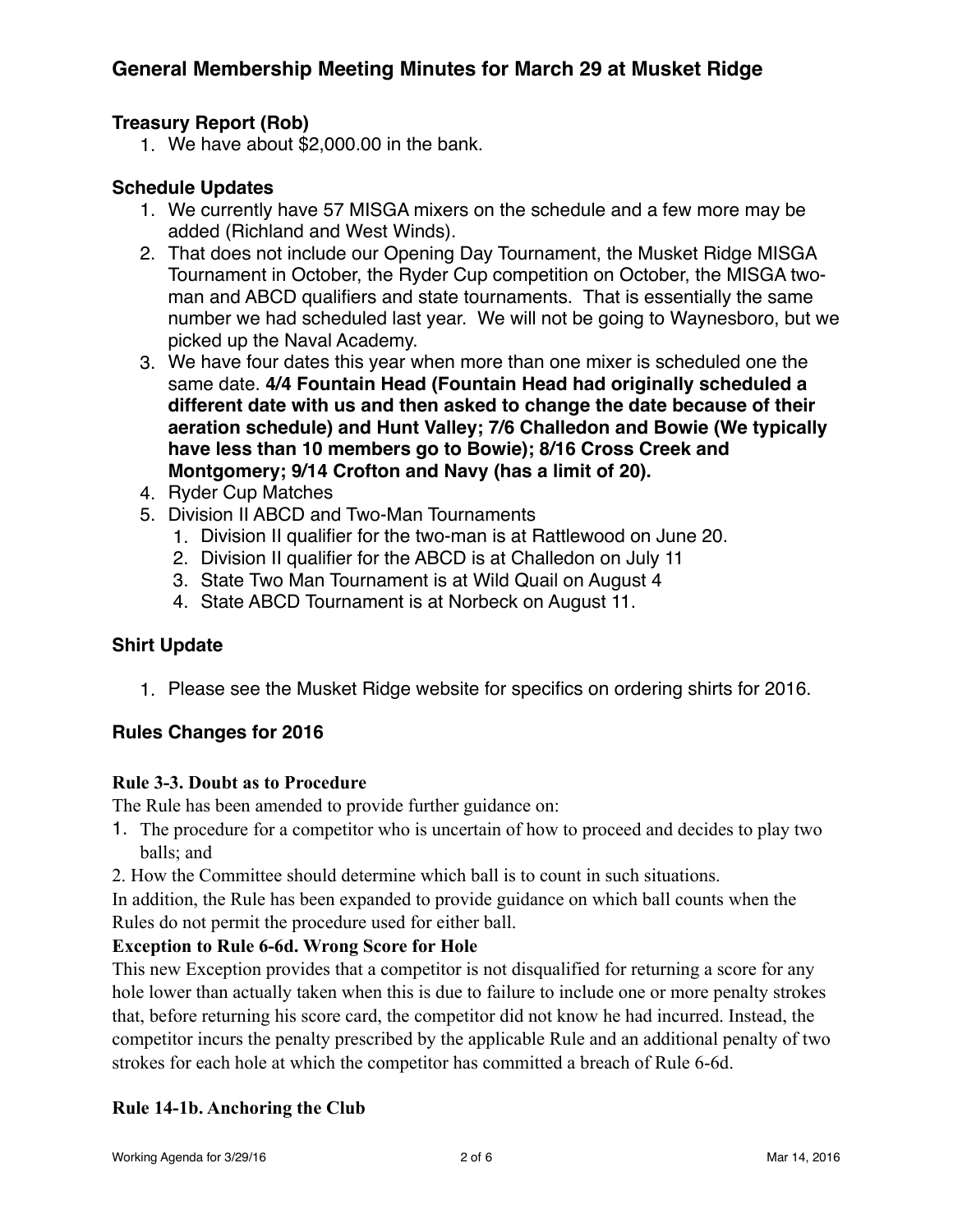A new Rule is introduced to prohibit anchoring the club, either "directly" or by use of an "anchor point", during the making of a stroke.

## **Rule 14-3. Artificial Devices and Unusual Equipment; Abnormal Use of Equipment**

Several amendments have been made to Rule 14-3, including:

1. A statement of principle has been introduced to confirm what guides the governing bodies in determining whether use of any item is a breach of Rule 14-3;

2. For clarity, the previous reference to "unusual use of equipment" has been changed to "abnormal use of equipment"; and

3. The penalty for a player's first breach of Rule 14-3 during a stipulated round has been modified from disqualification to loss of hole in match play or two strokes in stroke play, with disqualification applied as the penalty for a subsequent breach of the Rule.

### **Rule 18-2. Ball at Rest Moved By Player, Partner, Caddie or Equipment**

Rule 18-2b (Ball Moving After Address) has been withdrawn. This means that when a ball moves after a player has addressed it, the application of a penalty under Rule 18-2 will be based purely on whether the player caused the ball to move.

## **Rule 25-2. Embedded Ball**

Notes have been introduced to:

1. clarify when a ball is embedded; and

2. confirm that a Committee may introduce a Local Rule allowing relief without penalty for a ball embedded anywhere through the green.

## **Rule 26-2. Ball Played Within Water Hazard**

The Rule has been reformatted solely for clarity. There has been no substantive change.

## **Appendix I. Local Rules; Conditions of the Competition**

Former Parts A and B of Appendix I relating to Local Rules are consolidated to provide all of the pertinent information on specific Local Rules in a single location.

## **Appendix IV. Devices and Other Equipment**

Part 5 relating to distance-measuring devices is amended so that, when a Local Rule permitting the use of distance-measuring devices is in effect, there is a breach of Rule 14-3 only if a player uses the device for some other purpose that is prohibited by that Rule. Previously, when the Local Rule was in force, a player was in breach of Rule 14-3 if he used a distancemeasuring device that also contained other features whose use would breach Rule 14-3, regardless of whether such other features were actually used by the player.

## **Appendices II, III and IV**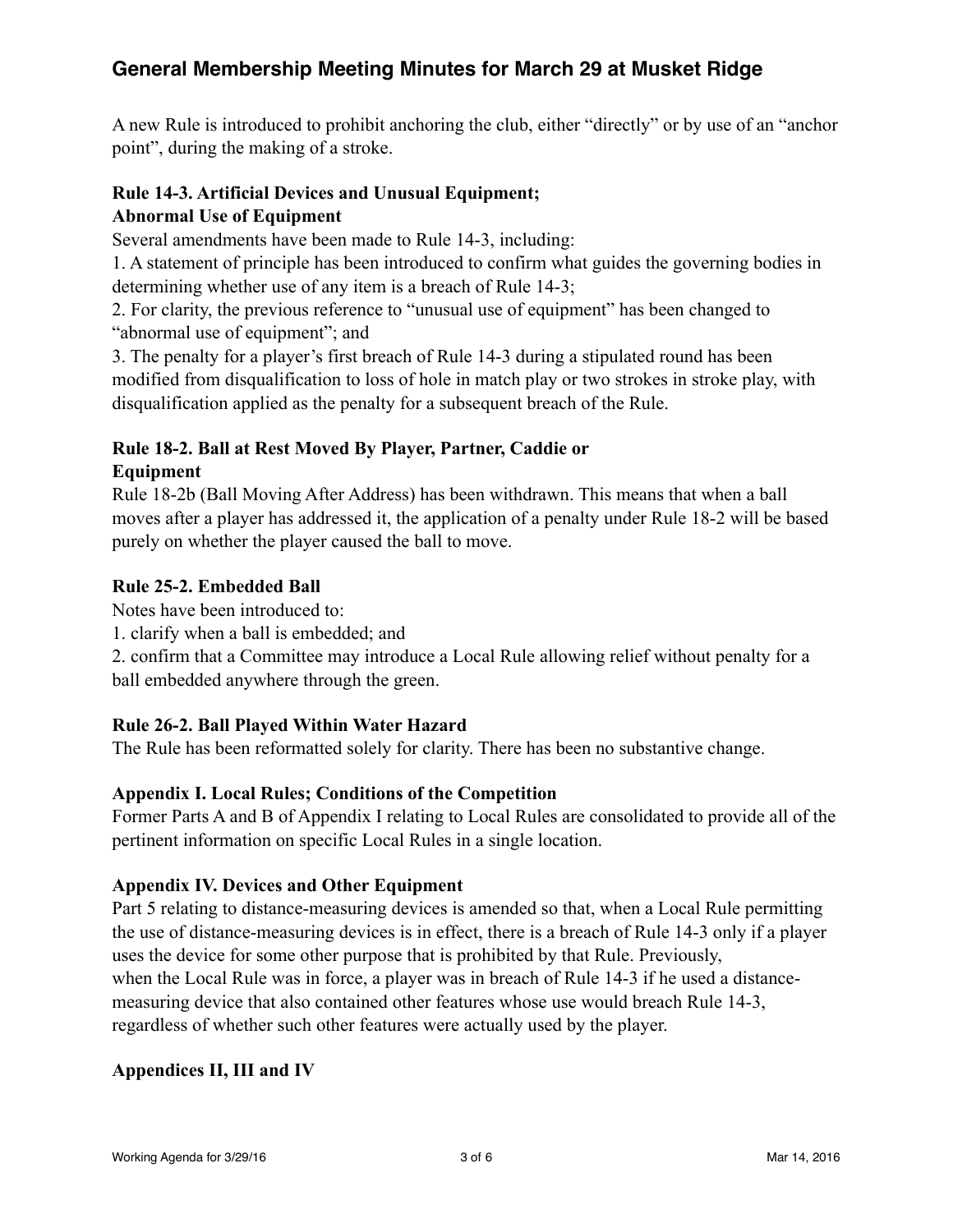Statements on equipment conformance and product submission processes were removed from Rules 4, 5 and 14-3 to eliminate redundancy with Appendices II, III and IV. The revision to consolidate these statements in the appendices is non-substantive and done solely for efficiency.

#### **Rules of Amateur Status**

### **Rule 3-1b. Prize Money to Charity**

New Rule 3-1b is introduced to enable an amateur golfer to participate in an event where prize money or its equivalent is donated to a recognised charity, provided the approval of the Governing Body is first obtained in advance by the organiser.

### **Rule 4-3. Golf-Related Expenses**

New Rule 4-3 is introduced to clarify that an amateur golfer may receive reasonable expenses, not exceeding actual expenses incurred, for non-competition golf-related activities.

#### **Rule 9-2b(i). Period Awaiting Reinstatement; Professionalism**

The recommended guidelines on periods awaiting reinstatement are amended to provide that a period in breach of the Rules of six years or more (previously five years or more) should result in a period awaiting reinstatement of two years. In addition, the Rule is amended to provide that, if an applicant for reinstatement has played extensively for prize money, consideration should be given to the level of competitions and the applicant's performance in those competitions in determining whether the applicant's period awaiting reinstatement should be extended.

### **New Handicap Rules for 2016**

In tandem with the 2016 updates to the Rules of Golf, the United States Golf Association has announced revisions to the USGA Handicap System™, effective Jan. 1, 2016.

Six significant changes are among those noted in the new 2016 - 2017 edition.

Those significant changes include:

- **Definition of a tournament score:** Additional guidance is provided to Committees conducting competitions regarding the definition of a tournament score, placing greater emphasis on "significant events." The definition excludes fundraising events and regular league play, in favor of designated competitions such as a member/guest or club championship, local amateur tournament or national qualifying and competition. (*[Section 2: Definitions\)](http://www.usga.org/Handicapping/handicap-manual.html%2523!rule-14370)*
- **Adjusting hole scores:** A revised decision provides clarity for acceptable scores in limited situations where the player has not played a hole(s) under the Rules of Golf, but his or her score would be sufficiently accurate for handicap posting purposes. Three areas covered under the examples include: 1) where the Local Rule is not in effect, but a player chooses to use a Distance Measuring Device or preferred lies; 2) where a player does not wish to cause undue delay; or 3) where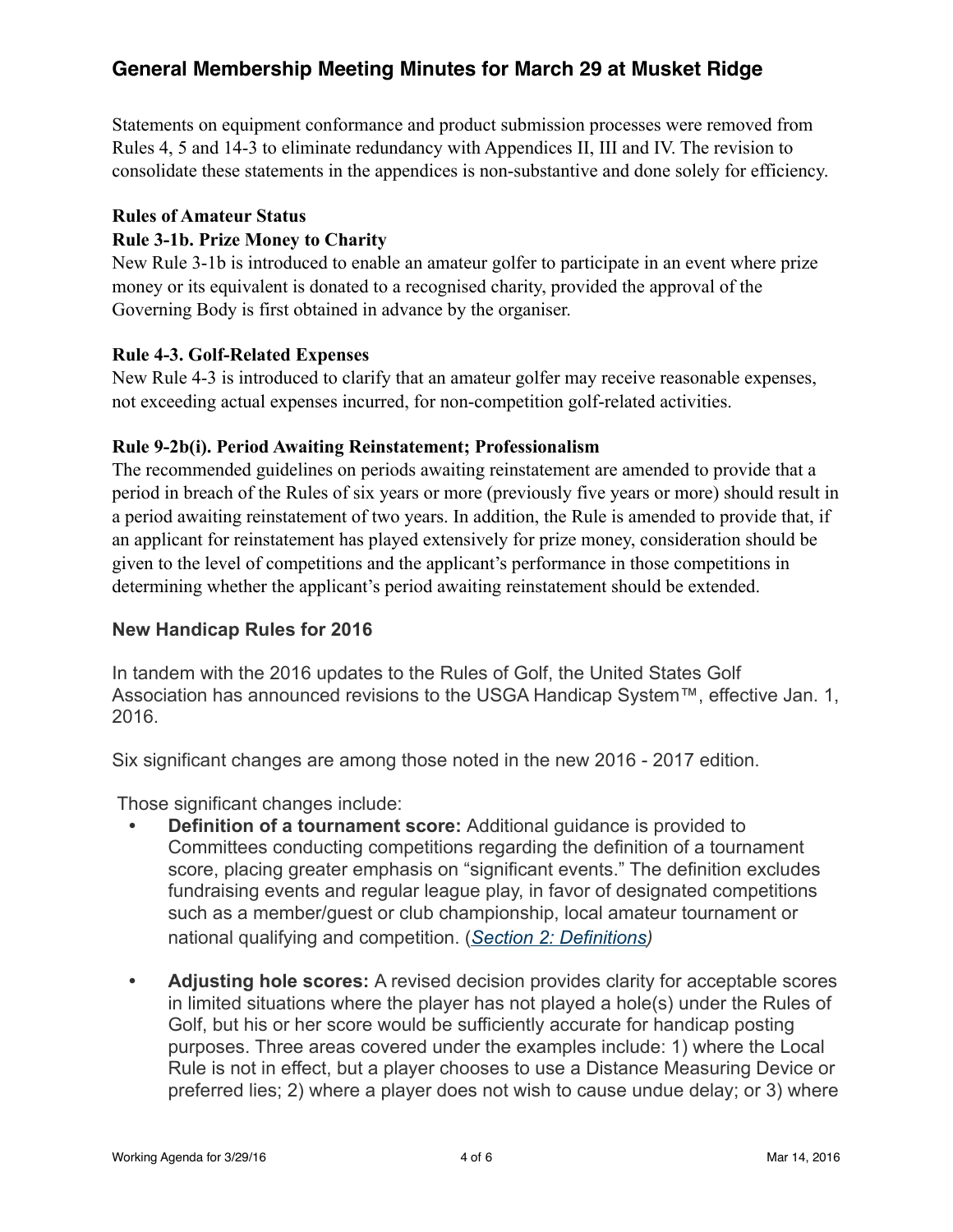the situation is outside of the player's control, such as an incorrectly marked golf course. (*[Section 4: Adjusting Hole Scores](http://www.usga.org/Handicapping/handicap-manual.html%2523!rule-14377))*

- **Posting scores when a player is disqualified:** To improve alignment with the Rules of Golf, the revised Handicap System is clearer about what scores are acceptable when a player is disqualified. In general, a score is acceptable for handicap purposes even when a player fails to hole out, or apply a Rule that affects the rights of another player. If the disqualification breach is determined to provide an advantage for the player, the score is deemed unacceptable for handicap purposes. (*[Section 5-1: Acceptability of Scores](http://www.usga.org/Handicapping/handicap-manual.html%2523!rule-14379))*
- **Anchoring and posting:** A new reference concerns a player who anchors the club while making a stroke during a round and fails to apply the appropriate penalty or an adjusted hole score (Section 4-2). Since the score would not be reflected as playing under the Rules of Golf, it would be unacceptable for handicap purposes. (*Section 5-1: Acceptability of Scores)*
- **Playing alone and necessary peer review:** To further support the key System premise of peer review, scores made while playing alone will no longer be acceptable for handicap purposes. This change underscores the importance of providing full and accurate information regarding a player's potential scoring ability, and the ability of other players to form a reasonable basis for supporting or disputing a posted score. *(Section 5-1: Acceptability of Scores)*
- **Committee responsibilities:** In an effort to assist the Handicap Committee with its responsibilities, this revision addresses a player with a temporary disability or permanent disability who has a Handicap Index that is no longer reflective of his/ her current potential ability. In the particular instance cited, the Committee will no longer assign a local handicap (denoted with the letter "L" for local use only), but instead will issue a (temporary) modified Handicap Index (denoted by the letter "M"). This change supports the portability of a disabled player's handicap, so that [it can be used outside the player's home club. \(](http://www.usga.org/Handicapping/handicap-manual.html%2523!rule-14385)*Section 8-4c: Handicap Index Adjustment by Handicap Committee)*

### **Reminder on Weather Decisions for MISGA Events**

1. If there are any questions about the weather, call the pro shop. The general rule for play is if the golf course is open for play, the MSGA event is on.

### **Volunteers**

- 1. Thanks to all of you who have volunteered to help this season.
- 2. Dennis Lape and Tom Davies will be handling most of the 50/50 and closest to the pin obligations again this year.
- 3. Harry Goad has joined our Handicap Committee.

## **Tuesday/Thursday Golf at Musket Ridge**